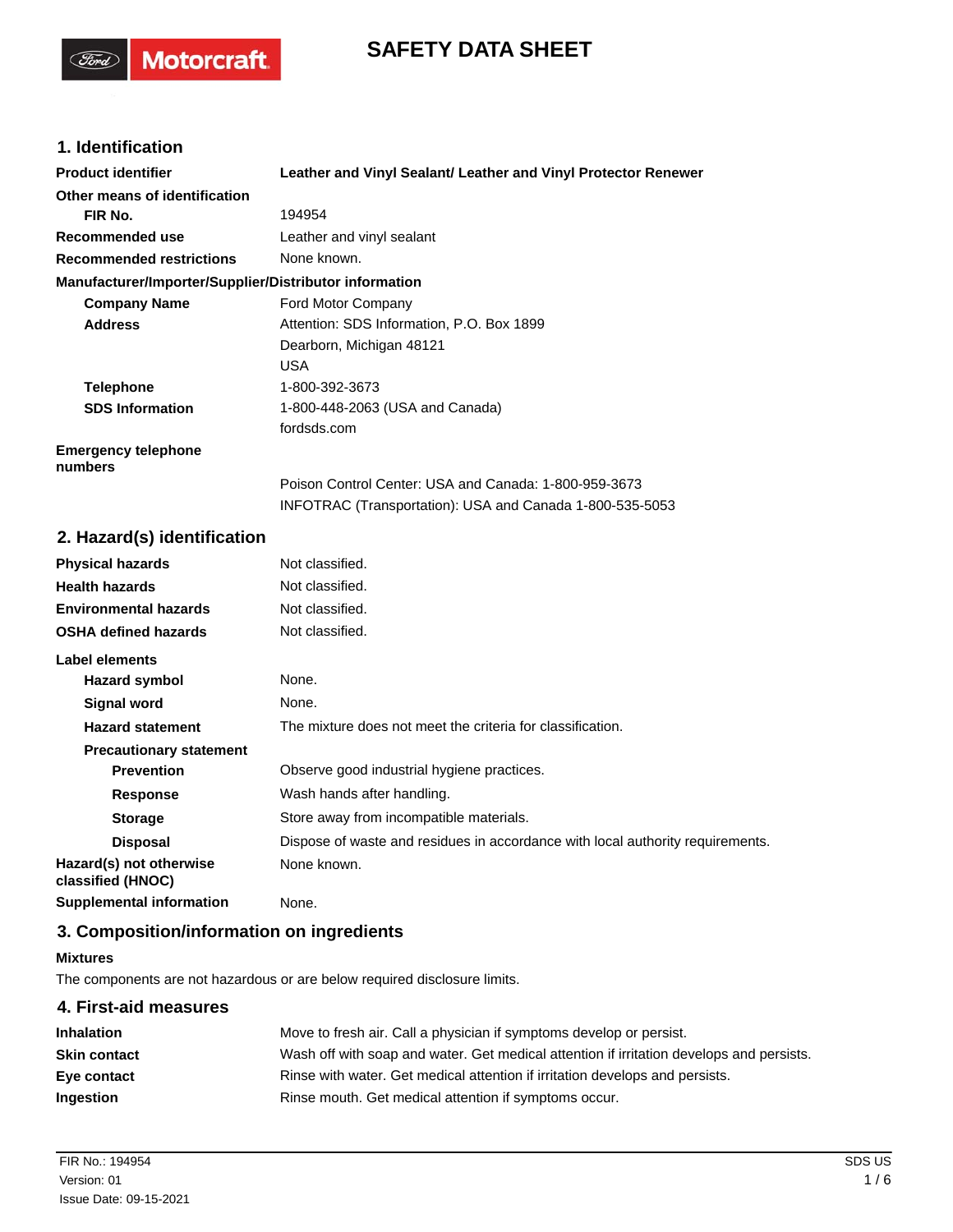| <b>Most important</b><br>symptoms/effects, acute and<br>delayed              | Direct contact with eyes may cause temporary irritation.                                                                                                                                                                                          |
|------------------------------------------------------------------------------|---------------------------------------------------------------------------------------------------------------------------------------------------------------------------------------------------------------------------------------------------|
| Indication of immediate<br>medical attention and special<br>treatment needed | Treat symptomatically.                                                                                                                                                                                                                            |
| <b>General information</b>                                                   | Ensure that medical personnel are aware of the material(s) involved, and take precautions to<br>protect themselves.                                                                                                                               |
| 5. Fire-fighting measures                                                    |                                                                                                                                                                                                                                                   |
| Suitable extinguishing media                                                 | Water fog. Foam. Dry chemical powder. Carbon dioxide (CO2).                                                                                                                                                                                       |
| <b>Unsuitable extinguishing</b><br>media                                     | Do not use water jet as an extinguisher, as this will spread the fire.                                                                                                                                                                            |
| Specific hazards arising from<br>the chemical                                | During fire, gases hazardous to health may be formed. Upon decomposition, this product emits<br>carbon monoxide, carbon dioxide and/or low molecular weight hydrocarbons.                                                                         |
| Special protective equipment<br>and precautions for firefighters             | Self-contained breathing apparatus and full protective clothing must be worn in case of fire.                                                                                                                                                     |
| <b>Fire fighting</b><br>equipment/instructions                               | Move containers from fire area if you can do so without risk.                                                                                                                                                                                     |
| <b>Specific methods</b>                                                      | Use standard firefighting procedures and consider the hazards of other involved materials.                                                                                                                                                        |
| <b>General fire hazards</b>                                                  | No unusual fire or explosion hazards noted.                                                                                                                                                                                                       |
| 6. Accidental release measures                                               |                                                                                                                                                                                                                                                   |
| Personal precautions,<br>protective equipment and<br>emergency procedures    | Avoid contact with eyes, skin, and clothing. Avoid breathing mist/vapors. Keep unnecessary<br>personnel away. For personal protection, see section 8 of the SDS.                                                                                  |
| <b>Methods and materials for</b>                                             | This product is miscible in water.                                                                                                                                                                                                                |
| containment and cleaning up                                                  | Large Spills: Stop the flow of material, if this is without risk. Dike the spilled material, where this is<br>possible. Absorb in vermiculite, dry sand or earth and place into containers. Following product<br>recovery, flush area with water. |
|                                                                              | Small Spills: Wipe up with absorbent material (e.g. cloth, fleece). Clean surface thoroughly to<br>remove residual contamination.                                                                                                                 |
|                                                                              | Never return spills to original containers for re-use. For waste disposal, see section 13 of the SDS.                                                                                                                                             |
| <b>Environmental precautions</b>                                             | Avoid discharge into drains, water courses or onto the ground.                                                                                                                                                                                    |
| 7. Handling and storage                                                      |                                                                                                                                                                                                                                                   |
| <b>Precautions for safe handling</b>                                         | Avoid contact with eyes, skin, and clothing. Avoid breathing mist or vapor. Observe good industrial                                                                                                                                               |

**Conditions for safe storage, including any incompatibilities**

hygiene practices. For personal protection, see Section 8 of the SDS. Store in tightly closed container. Store away from incompatible materials (see Section 10 of the SDS).

### **8. Exposure controls/personal protection**

| <b>Occupational exposure limits</b> | No exposure limits noted for ingredient(s).                                                                                                                                                                                                                                                                                                |  |
|-------------------------------------|--------------------------------------------------------------------------------------------------------------------------------------------------------------------------------------------------------------------------------------------------------------------------------------------------------------------------------------------|--|
| <b>Biological limit values</b>      | No biological exposure limits noted for the ingredient(s).                                                                                                                                                                                                                                                                                 |  |
| Appropriate engineering<br>controls | Use adequate ventilation to control airborne concentrations below the exposure limits/quidelines. If<br>user operations generate a vapor, dust and/or mist, use process enclosure, appropriate local<br>exhaust ventilation, or other engineering controls to control airborne levels below the<br>recommended exposure limits/quidelines. |  |
|                                     | Individual protection measures, such as personal protective equipment                                                                                                                                                                                                                                                                      |  |
| <b>Eye/face protection</b>          | Wear safety glasses with side shields (or goggles).                                                                                                                                                                                                                                                                                        |  |
| <b>Skin protection</b>              |                                                                                                                                                                                                                                                                                                                                            |  |
| <b>Hand protection</b>              | Suitable chemical protective gloves should be worn when the potential exists for skin exposure.<br>The choice of an appropriate glove does not only depend on its material but also on other quality<br>features and is different from one producer to the other. Nitrile gloves are recommended.                                          |  |
| Other                               | Wear appropriate chemical resistant clothing if applicable.                                                                                                                                                                                                                                                                                |  |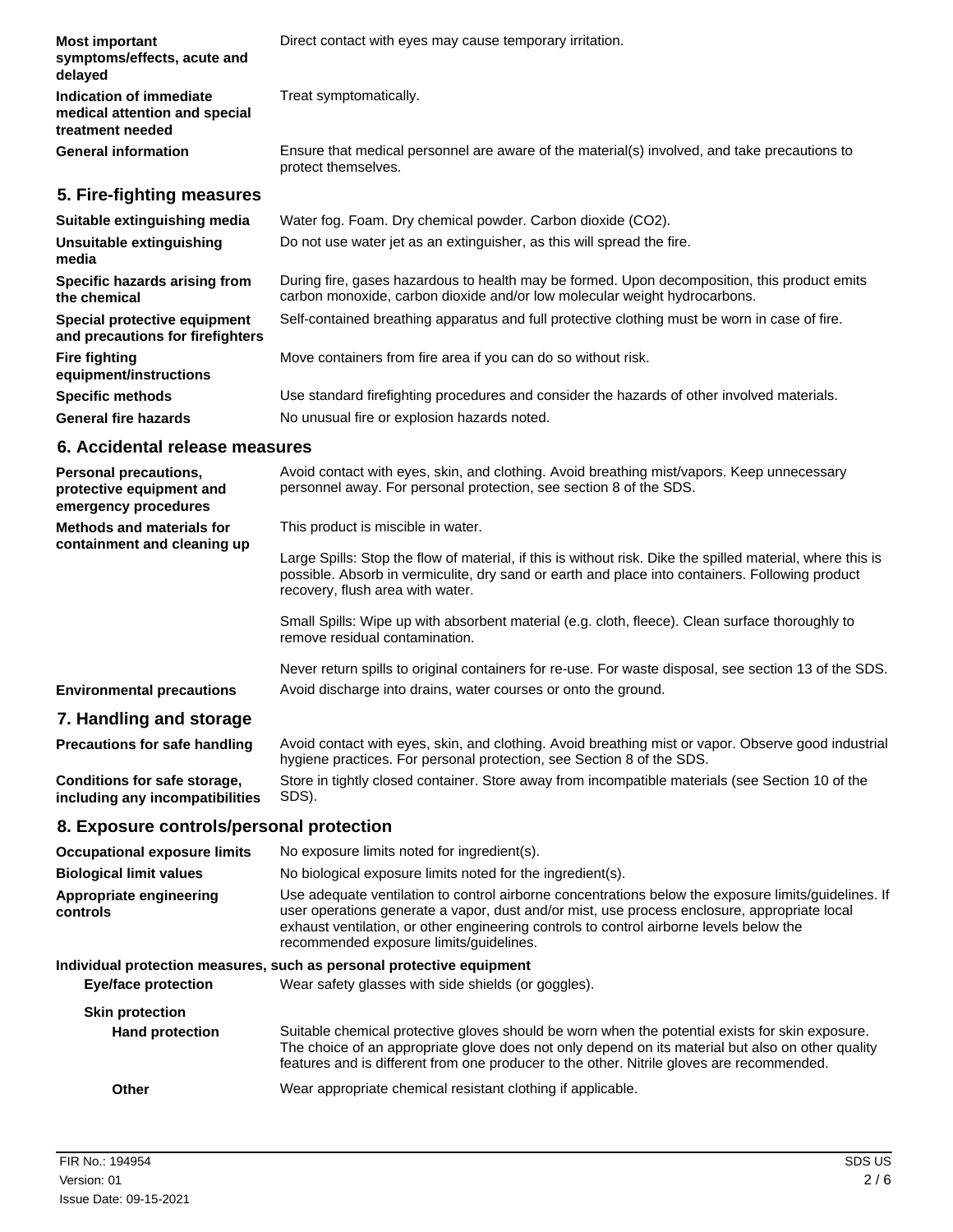| <b>Respiratory protection</b>     | If engineering controls do not maintain airborne concentrations to a level which is adequate to<br>protect worker health, an approved respirator must be worn. Respirator selection, use and<br>maintenance should be in accordance with the requirements of OSHA Respiratory Protection<br>Standard 29 CFR 1910.134 and/or Canadian Standard CSA Z94.4. |
|-----------------------------------|----------------------------------------------------------------------------------------------------------------------------------------------------------------------------------------------------------------------------------------------------------------------------------------------------------------------------------------------------------|
| <b>Thermal hazards</b>            | Wear appropriate thermal protective clothing, when necessary.                                                                                                                                                                                                                                                                                            |
| General hygiene<br>considerations | Always observe good personal hygiene measures, such as washing after handling the material<br>and before eating, drinking, and/or smoking. Routinely wash work clothing and protective<br>equipment to remove contaminants.                                                                                                                              |

## **9. Physical and chemical properties**

| Appearance                                        |                                                                                                                     |
|---------------------------------------------------|---------------------------------------------------------------------------------------------------------------------|
| <b>Physical state</b>                             | Liquid.                                                                                                             |
| Form                                              | Liquid.                                                                                                             |
| Color                                             | Off-white.                                                                                                          |
| Odor                                              | Slight.                                                                                                             |
| Odor threshold                                    | Not available.                                                                                                      |
| рH                                                | $5 - 7$                                                                                                             |
| <b>Melting point/freezing point</b>               | 32 °F (0 °C)                                                                                                        |
| Initial boiling point and boiling<br>range        | 212 °F (100 °C)                                                                                                     |
| <b>Flash point</b>                                | > 212.0 °F (> 100.0 °C) Closed Cup                                                                                  |
| <b>Evaporation rate</b>                           | Not available.                                                                                                      |
| Flammability (solid, gas)                         | Not applicable.                                                                                                     |
| Upper/lower flammability or explosive limits      |                                                                                                                     |
| Explosive limit - lower (%)                       | Not available.                                                                                                      |
| Explosive limit - upper (%)                       | Not available.                                                                                                      |
| Vapor pressure                                    | Not available.                                                                                                      |
| Vapor density                                     | Not available.                                                                                                      |
| <b>Relative density</b>                           | 1.05                                                                                                                |
| Solubility(ies)                                   |                                                                                                                     |
| Solubility (water)                                | Dispersible                                                                                                         |
| <b>Partition coefficient</b><br>(n-octanol/water) | Not available.                                                                                                      |
| <b>Auto-ignition temperature</b>                  | Not available.                                                                                                      |
| <b>Decomposition temperature</b>                  | Not available.                                                                                                      |
| <b>Viscosity</b>                                  | Not available.                                                                                                      |
| 10. Stability and reactivity                      |                                                                                                                     |
| <b>Reactivity</b>                                 | The product is stable and non-reactive under normal conditions of use, storage and transport.                       |
| <b>Chemical stability</b>                         | Material is stable under normal conditions.                                                                         |
| <b>Possibility of hazardous</b><br>reactions      | No dangerous reaction known under conditions of normal use.                                                         |
| <b>Conditions to avoid</b>                        | Contact with incompatible materials.                                                                                |
| Incompatible materials                            | Strong acids.                                                                                                       |
|                                                   |                                                                                                                     |
| <b>Hazardous decomposition</b><br>products        | Upon decomposition, this product emits carbon monoxide, carbon dioxide and/or low molecular<br>weight hydrocarbons. |

#### **Information on likely routes of exposure**

| <b>Inhalation</b>   | Based on available data, the classification criteria are not met. May cause irritation to the<br>respiratory system.                                                 |
|---------------------|----------------------------------------------------------------------------------------------------------------------------------------------------------------------|
| <b>Skin contact</b> | Based on available data, the classification criteria are not met. Frequent or prolonged contact may<br>defat and dry the skin, leading to discomfort and dermatitis. |
| Eye contact         | Based on available data, the classification criteria are not met. Direct contact with eyes may<br>cause temporary irritation.                                        |
| FIR No.: 194954     | SDS US                                                                                                                                                               |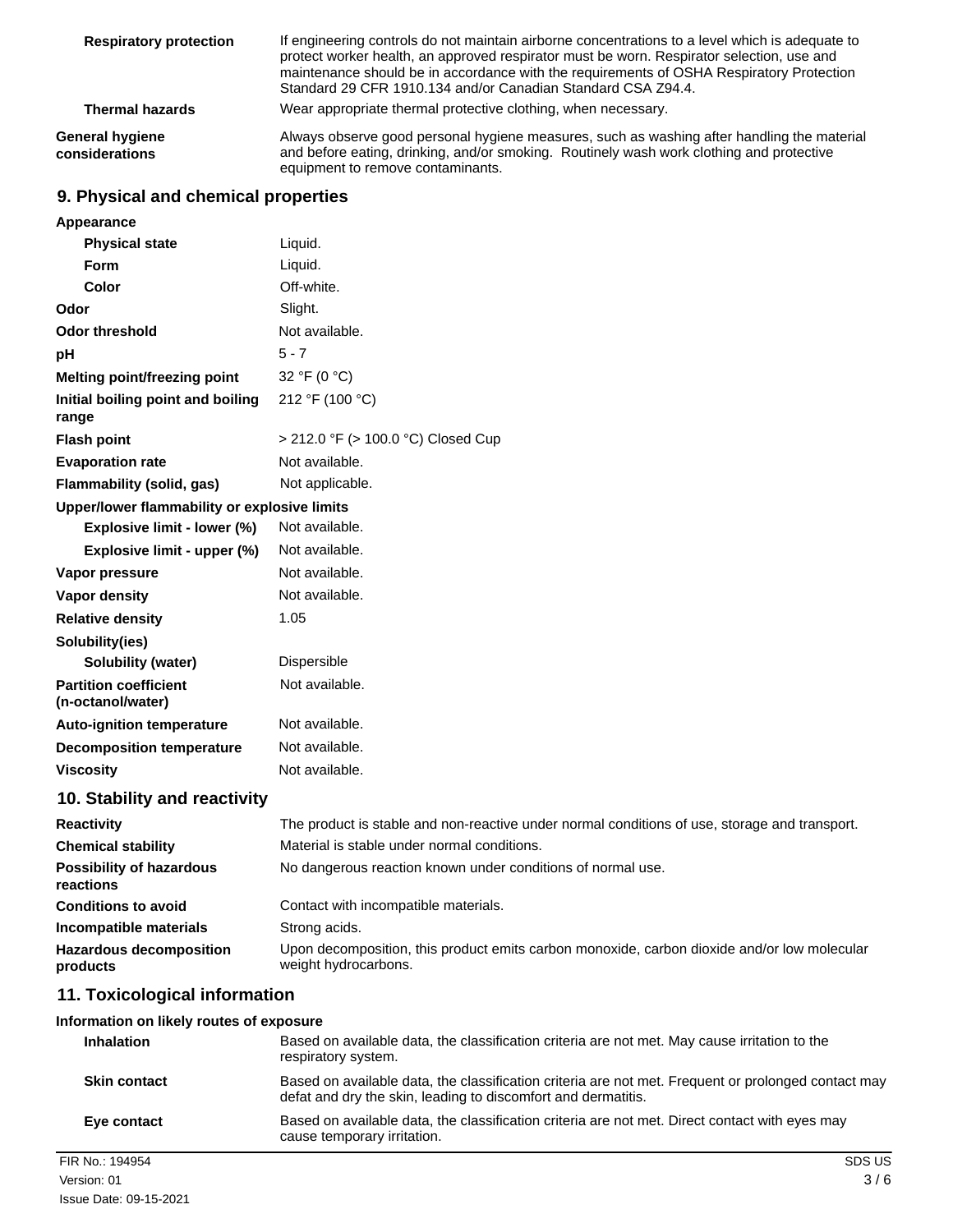| Ingestion                                                                          | Based on available data, the classification criteria are not met. Ingestion may cause<br>gastrointestinal irritation, nausea, vomiting and diarrhea.                                                                   |
|------------------------------------------------------------------------------------|------------------------------------------------------------------------------------------------------------------------------------------------------------------------------------------------------------------------|
| Symptoms related to the<br>physical, chemical and<br>toxicological characteristics | Direct contact with eyes may cause temporary irritation.                                                                                                                                                               |
| Information on toxicological effects                                               |                                                                                                                                                                                                                        |
| <b>Acute toxicity</b>                                                              | Not expected to be hazardous by OSHA criteria.                                                                                                                                                                         |
| <b>Skin corrosion/irritation</b>                                                   | Prolonged skin contact may cause temporary irritation.                                                                                                                                                                 |
| Serious eye damage/eye<br>irritation                                               | Direct contact with eyes may cause temporary irritation.                                                                                                                                                               |
| Respiratory or skin sensitization                                                  |                                                                                                                                                                                                                        |
| <b>Respiratory sensitization</b>                                                   | Not a respiratory sensitizer.                                                                                                                                                                                          |
| <b>Skin sensitization</b>                                                          | Frequent or prolonged contact may defat and dry the skin, leading to discomfort and dermatitis.                                                                                                                        |
| <b>Germ cell mutagenicity</b>                                                      | No data available to indicate product or any components present at greater than 0.1% are<br>mutagenic or genotoxic.                                                                                                    |
| Carcinogenicity                                                                    | Not classifiable as to carcinogenicity to humans.                                                                                                                                                                      |
| <b>IARC Monographs. Overall Evaluation of Carcinogenicity</b>                      |                                                                                                                                                                                                                        |
| Not listed.<br>Not listed.                                                         | OSHA Specifically Regulated Substances (29 CFR 1910.1001-1053)                                                                                                                                                         |
| <b>Reproductive toxicity</b>                                                       | This product is not expected to cause reproductive or developmental effects.                                                                                                                                           |
| Specific target organ toxicity -<br>single exposure                                | Not classified.                                                                                                                                                                                                        |
| Specific target organ toxicity -<br>repeated exposure                              | Not classified.                                                                                                                                                                                                        |
| <b>Aspiration hazard</b>                                                           | Not an aspiration hazard.                                                                                                                                                                                              |
| <b>Chronic effects</b>                                                             | Prolonged inhalation may be harmful.                                                                                                                                                                                   |
| 12. Ecological information                                                         |                                                                                                                                                                                                                        |
| <b>Ecotoxicity</b>                                                                 | The product is not classified as environmentally hazardous. However, this does not exclude the<br>possibility that large or frequent spills can have a harmful or damaging effect on the environment.                  |
| <b>Persistence and degradability</b>                                               | No data is available on the degradability of any ingredients in the mixture.                                                                                                                                           |
| <b>Bioaccumulative potential</b>                                                   |                                                                                                                                                                                                                        |
| <b>Mobility in soil</b>                                                            | No data available. This product is miscible in water and may not disperse in soil.                                                                                                                                     |
| Other adverse effects                                                              | No other adverse environmental effects (e.g. ozone depletion, photochemical ozone creation<br>potential, endocrine disruption, global warming potential) are expected from this component.                             |
| 13. Disposal considerations                                                        |                                                                                                                                                                                                                        |
| <b>Disposal instructions</b>                                                       | Collect and reclaim or dispose in sealed containers at licensed waste disposal site.                                                                                                                                   |
| <b>Local disposal regulations</b>                                                  | Dispose in accordance with all applicable regulations.                                                                                                                                                                 |
| Hazardous waste code                                                               | The waste code should be assigned in discussion between the user, the producer and the waste<br>disposal company.                                                                                                      |
| Waste from residues / unused<br>products                                           | Dispose of in accordance with local regulations. Empty containers or liners may retain some<br>product residues. This material and its container must be disposed of in a safe manner (see:<br>Disposal instructions). |
| <b>Contaminated packaging</b>                                                      | Since emptied containers may retain product residue, follow label warnings even after container is<br>emptied. Empty containers should be taken to an approved waste handling site for recycling or<br>disposal.       |
| 14. Transport information                                                          |                                                                                                                                                                                                                        |

## **DOT**

Not regulated as dangerous goods.

## **IATA**

Not regulated as dangerous goods.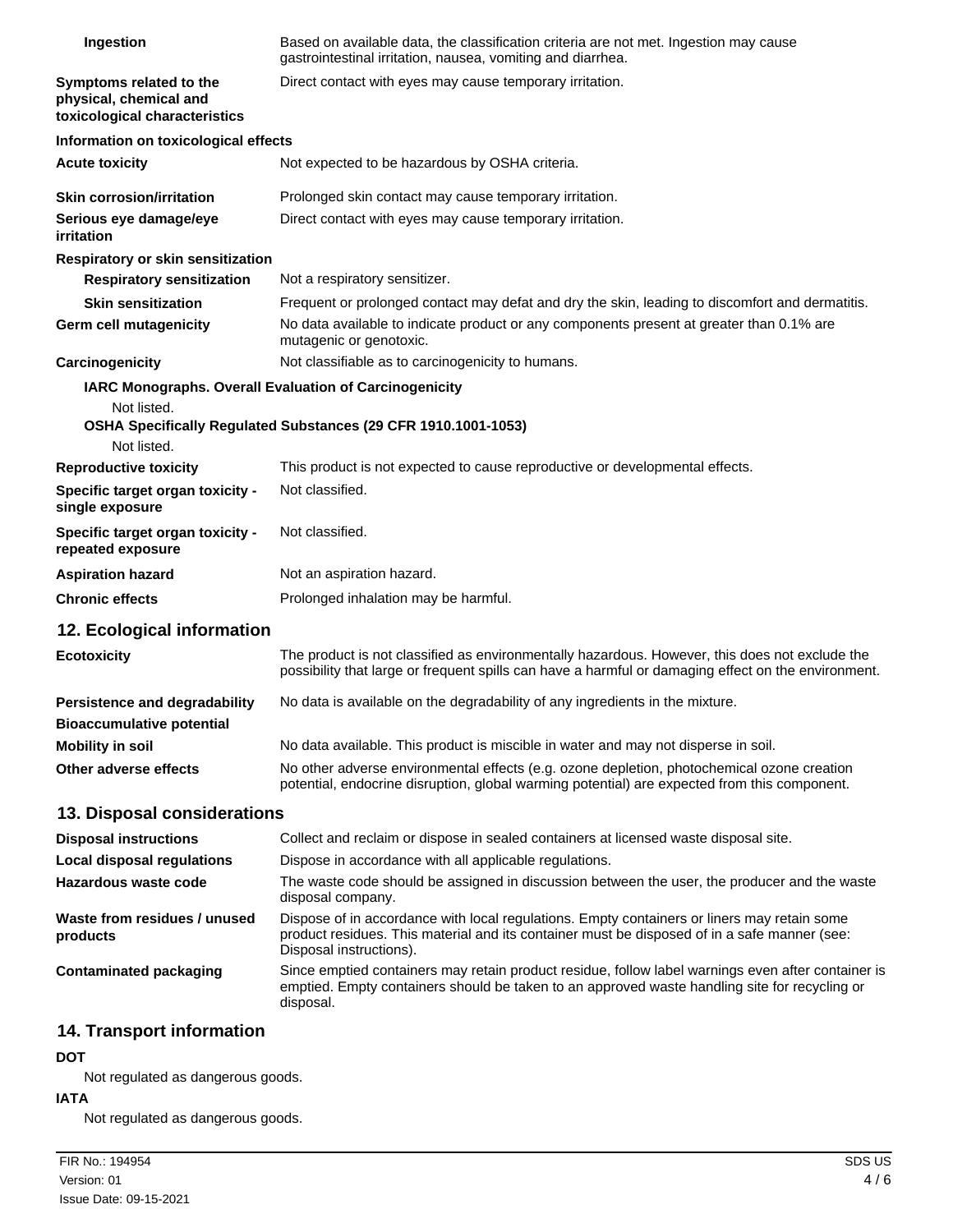#### **IMDG**

Not regulated as dangerous goods.

#### **Transport in bulk according to** Not established. **Annex II of MARPOL 73/78 and the IBC Code**

### **15. Regulatory information**

**US federal regulations**

This product is not known to be a "Hazardous Chemical" as defined by the OSHA Hazard Communication Standard, 29 CFR 1910.1200.

### **Toxic Substances Control Act (TSCA)**

#### **TSCA Section 12(b) Export Notification (40 CFR 707, Subpt. D)**

Not regulated.

#### **CERCLA Hazardous Substance List (40 CFR 302.4)**

Not listed.

#### **SARA 304 Emergency release notification**

Not regulated.

#### **OSHA Specifically Regulated Substances (29 CFR 1910.1001-1053)**

Not listed.

#### **Superfund Amendments and Reauthorization Act of 1986 (SARA)**

#### **SARA 302 Extremely hazardous substance**

Not listed.

**SARA 311/312 Hazardous** No **chemical**

## **SARA 313 (TRI reporting)**

Not regulated.

#### **Other federal regulations**

#### **Clean Air Act (CAA) Section 112 Hazardous Air Pollutants (HAPs) List**

Not regulated.

#### **Clean Air Act (CAA) Section 112(r) Accidental Release Prevention (40 CFR 68.130)**

Not regulated.

**Safe Drinking Water Act** Not regulated. **(SDWA)**

#### **US state regulations**

#### **California Proposition 65**

California Safe Drinking Water and Toxic Enforcement Act of 1986 (Proposition 65): This material is not known to contain any chemicals currently listed as carcinogens or reproductive toxins. For more information go to www.P65Warnings.ca.gov.

#### **International Inventories**

All components are listed or are exempt from listing on the Toxic Substances Control Act Inventory.

### **16. Other information, including date of preparation or last revision**

| <b>Issue date</b>               | 09-15-2021                                           |
|---------------------------------|------------------------------------------------------|
| <b>Version</b>                  | 01                                                   |
| <b>HMIS<sup>®</sup></b> ratings | Health: $0$<br>Flammability: 1<br>Physical hazard: 0 |
| <b>NFPA ratings</b>             | Health: $0$<br>Flammability: 1<br>Instability: 0     |